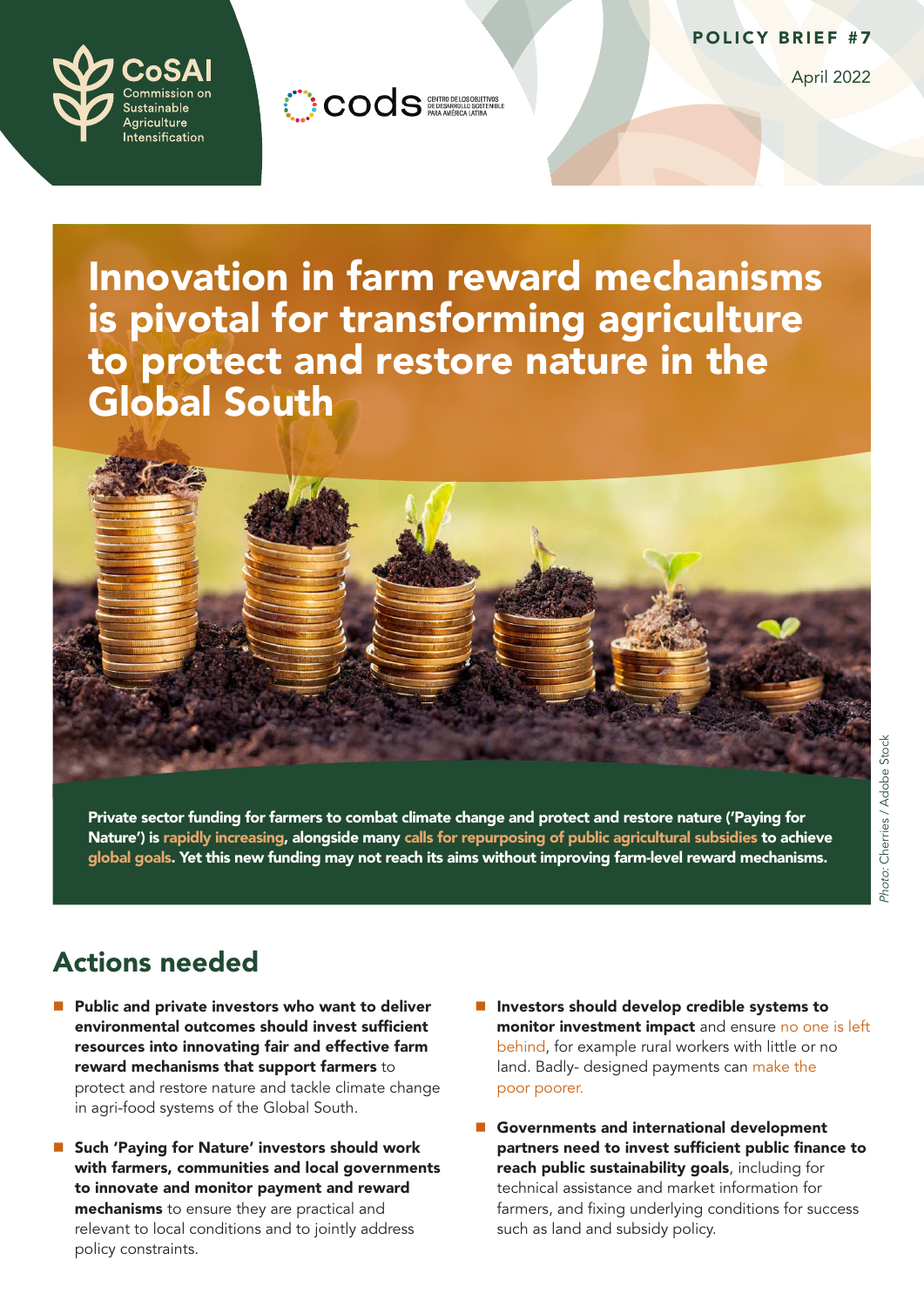

### Common types of Paying for Nature schemes span different fundamental approaches

## Farm payment mechanisms are a bottleneck in scaling up Paying for Nature schemes

The global agri-food system emits [nearly a third of](https://www.nature.com/articles/s43016-021-00225-9)  [greenhouse gases](https://www.nature.com/articles/s43016-021-00225-9) and is the sector that [poses the single](https://royalsociety.org/topics-policy/projects/biodiversity/preserving-global-biodiversity-agricultural-improvements/)  [greatest threat to biodiversity](https://royalsociety.org/topics-policy/projects/biodiversity/preserving-global-biodiversity-agricultural-improvements/). Private sector impact investment to support and encourage farmers to combat climate change and protect nature is [rapidly increasing](https://static1.squarespace.com/static/5acdc066c258b4bd2d15050b/t/5fbf40453485235c86bb9b95/1606369377308/Better+Finance%2C+Better+Food+-+Investing+in+the+new+food+and+land+use+economy.pdf). There have also been many [calls for repurposing public](https://www.fao.org/policy-support/tools-and-publications/resources-details/en/c/1440101/)  [agricultural subsidies.](https://www.fao.org/policy-support/tools-and-publications/resources-details/en/c/1440101/)

A large amount of this new money will be channeled to farmers and landowners through farm-level reward mechanisms, or 'Paying for Nature' schemes. CoSAI has engaged in a series of public conversations with experts and commissioned a [review](https://hdl.handle.net/10568/119419) of common Paying for Nature schemes in agriculture, and found some positive examples – but many schemes are still small pilots and not ready to absorb major funding or scale effectively.

## Paying for Nature schemes often fail to deliver multiple social and environmental goals

The debates also shone a spotlight on some weaknesses of common approaches. [Over-optimism](https://twn.my/title2/books/Beyond the Gap/BeyondTheGap complete report.pdf) reigns about what the private sector can fund, given challenges in ['monetizing'](https://www.sciencedirect.com/science/article/abs/pii/S0921800913002954) environmental outcomes at scale. For example, sustainability standards cover [only a sliver of](https://conbio.onlinelibrary.wiley.com/doi/full/10.1111/conl.12314)  [agricultural land area,](https://conbio.onlinelibrary.wiley.com/doi/full/10.1111/conl.12314) mostly in high-value chains such as coffee and tea. Farmers are still often exposed to the highest risk and the lowest return. Programs designed for specific outcomes, such as [cutting carbon emissions,](https://www.forest-trends.org/publications/state-of-the-voluntary-carbon-markets-2021/) often rest on untested assumptions that they will do no harm to other goals, such as protecting biodiversity or access to forest resources for the poorest.

In particular, programs often lack reward mechanisms for hard-to-reach public goods, as when climate smart agriculture programs focus on [adaptation and](https://agrilinks.org/sites/default/files/resource/files/Framework CSA paper final.pdf)  [productivity](https://agrilinks.org/sites/default/files/resource/files/Framework CSA paper final.pdf) (mostly [private goods](https://www.unepfi.org/wordpress/wp-content/uploads/2016/11/DEMYSITIFYING-ADAPTATION-FINANCE-FOR-THE-PRIVATE-SECTOR-AW-FULL-REPORT.pdf), albeit often with [lower emissions\)](https://research.wri.org/wrr-food/course/increase-food-production-without-expanding-agricultural-land-synthesis), wit[h little if any measurement](https://www.gov.uk/government/publications/climate-smart-agriculture-a-thematic-review) of biodiversity and other public goods. Social inclusion and effects on the poorest are often not adequately considered or addressed in sustainable agriculture investments.

While these issues are [not new](https://www.academia.edu/63964189/Ecoagriculture_A_review_and_assessment_of_its_scientific_foundations), the coming influx of finance into Paying for Nature schemes means that they deserve more attention and investment in innovation.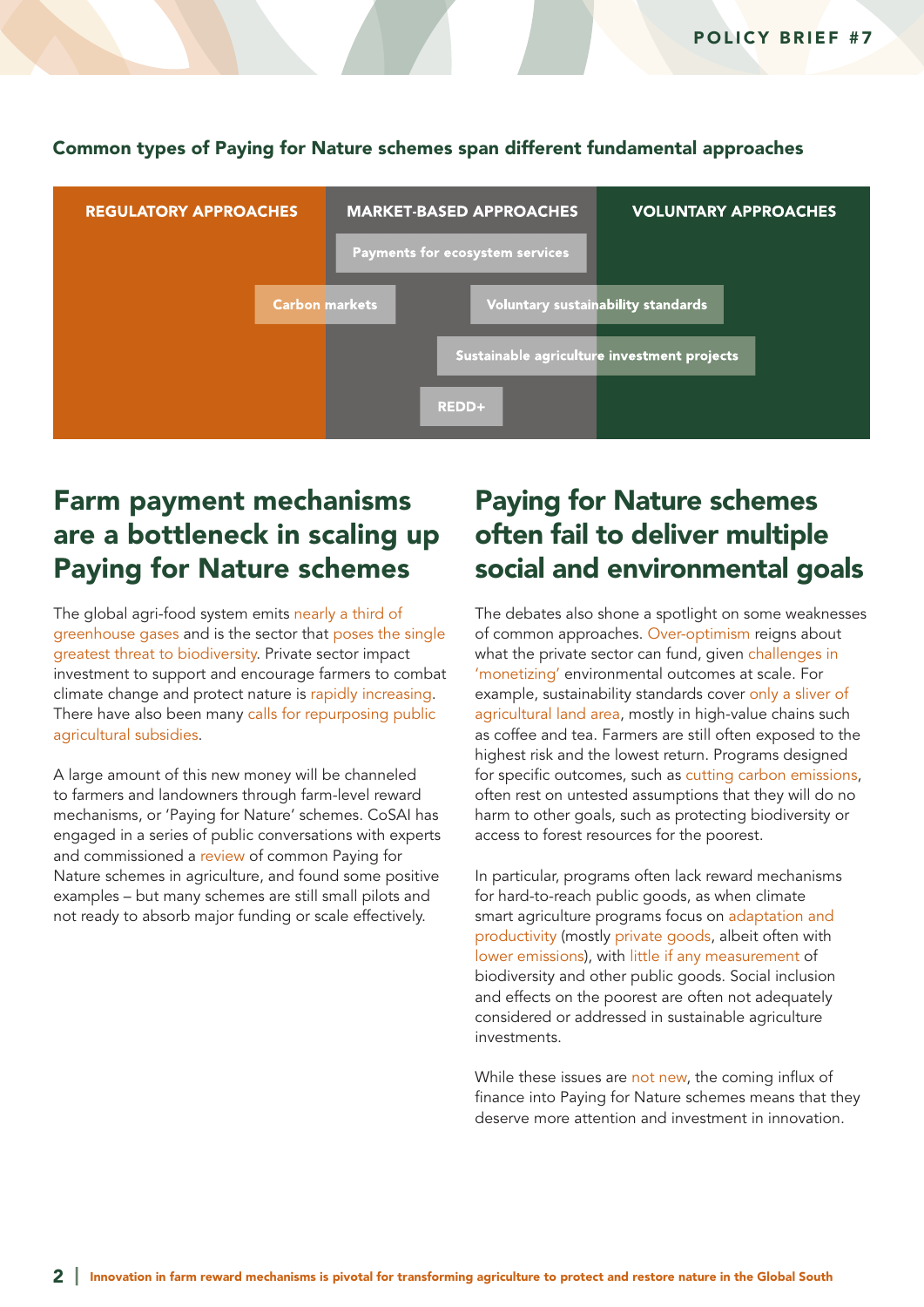## Serious investment is needed to develop fair and effective reward mechanisms

Developing effective, efficient and inclusive reward mechanisms is challenging, often context-specific, and requires focused investment in innovation and learning. There are two common design problems in Paying for Nature schemes. One is developing practical and locally acceptable metrics for clear and agreed outcomes. The other is developing a fair and inclusive structure of payments and benefits that provides the right incentives – for richer and poorer farmers, landlords and tenants. These are often very challenging for the private sector, which prefers clear, simple, cost-effective and standardized financial products.

Beyond the design stage come several common implementation problems. First of all, farmers [who feel](https://www.sciencedirect.com/science/article/pii/S0305750X17300827)  [externally controlled](https://www.sciencedirect.com/science/article/pii/S0305750X17300827) can be demotivated. However, there is evidence that well-designed, locally agreed payments can help support farmers' [own interests](https://www.researchgate.net/profile/Mai-Yasue/publication/336389090_Motivational_Crowding_in_Payments_for_Ecosystem_Service_Schemes_a_Global_Systematic_Review/links/5f09bc14a6fdcc4ca45e36d8/Motivational-Crowding-in-Payments-for-Ecosystem-Service-Schemes-a-Global-Systematic-Review.pdf) in protecting nature.

Monitoring and reporting on desired actions and outcomes are also costly, with a lack of enforcement in many existing schemes. Advances in technology can potentially [cut the cost](https://www.cambridgeconsultants.com/sites/default/files/2021-03/Driving%20Net%20Zero%20%E2%80%93%20Is%20agritech%20ready%20to%20capture%20carbon%20-%20WEB.pdf) of monitoring and [underpin](https://www.iucn.org/news/forests/202103/blockchain-forest-landscape-restoration-flrchain-marries-two-brilliant-concepts)  [secure payment systems](https://www.iucn.org/news/forests/202103/blockchain-forest-landscape-restoration-flrchain-marries-two-brilliant-concepts), but they cannot substitute for local ownership and commitment.

At times, positive changes by one farmer or community are undermined by the actions of neighbors. Integrated landscape approaches involving all relevant players can potentially help. It is also vital to address policies that give mixed signals to farmers, as when subsidies encourage them to overuse chemical fertilizers.

Investors need to work closely with farmers, communities and political [jurisdictions](https://earthinnovation.org/uploads/2018/09/Stickler_et_al_2018_StateJS_Synthesis_small.pdf) in innovating and monitoring rewards, ensuring they are [relevant, equitable and](https://www.sciencedirect.com/science/article/pii/S0305750X17300827?via%3Dihub#b0390)  [motivating to participants](https://www.sciencedirect.com/science/article/pii/S0305750X17300827?via%3Dihub#b0390), and jointly addressing constraints such as conflicting policies.

## Credible systems are needed to ensure no one is left behind

While well-designed Paying for Nature schemes can benefit poor farmers and other rural people, this is often not the case. Weak institutions, unequal rights to land and natural resources, and badly designed payments can [make the poor poorer](https://www.greengrowthknowledge.org/research/green-agricultural-policies-and-poverty-reduction).

Typically, it is more difficult and costly for Paying for Nature schemes to involve small-scale farmers. The farmers themselves [may not be able to participate](https://www.nature.com/articles/s41893-020-00617-y) due to insecure land tenure, lack of money or labor to invest, or seeing schemes as too long term and risky. Even worse, the [poorest households can actively lose out](https://www.sciencedirect.com/science/article/pii/S0921800917306006?via%3Dihub#bb0315) in poorly-designed Paying for Nature schemes. Payments made by land area can push up local land values. Poor households can even lose access to firewood or common grazing as [richer neighbors regularize their tenure](https://www.ecologyandsociety.org/vol15/iss2/art4/) under the schemes. This has even been called an [ecosystem](https://link.springer.com/article/10.1007/s11625-016-0370-8)  [curse,](https://link.springer.com/article/10.1007/s11625-016-0370-8) reinforcing rural poverty traps.

Paying for Nature investors thus need to [flexibly](https://www.sciencedirect.com/science/article/pii/S2212041614000382#bib147)  [manage trade-offs](https://www.sciencedirect.com/science/article/pii/S2212041614000382#bib147) between multiple goals, including environmental and [social outcomes](https://doi.org/10.1093/biosci/biu146) and economic efficiency. Several countries set social criteria for Paying for Nature schemes – for example, favoring poor areas, indigenous territories and poor households. Farmers' associations are one way to reach larger numbers, or rewards can be organized to or through communities (e.g. paying for community infrastructure). While group rewards may still result in [inequities](https://citeseerx.ist.psu.edu/viewdoc/download?doi=10.1.1.1065.4612&rep=rep1&type=pdf), these are likely to be partially counterbalanced by local [social pressures](https://www.ecologyandsociety.org/vol23/iss4/art10/).

Ensuring equity also helps with effectiveness: Paying for Nature schemes seen by local people as [socially fair and](https://www.sciencedirect.com/science/article/pii/S0921800920322199#bb0170)  [equitable are likely to be more successful.](https://www.sciencedirect.com/science/article/pii/S0921800920322199#bb0170) Monitoring the winners and losers can help investors [improve](https://www.sciencedirect.com/science/article/abs/pii/S1389934113001275)  [programs](https://www.sciencedirect.com/science/article/abs/pii/S1389934113001275) and provide complementary support such as [social protection.](https://www.ilo.org/weso-greening/documents/WESO_Greening_EN_chap4_web.pdf)